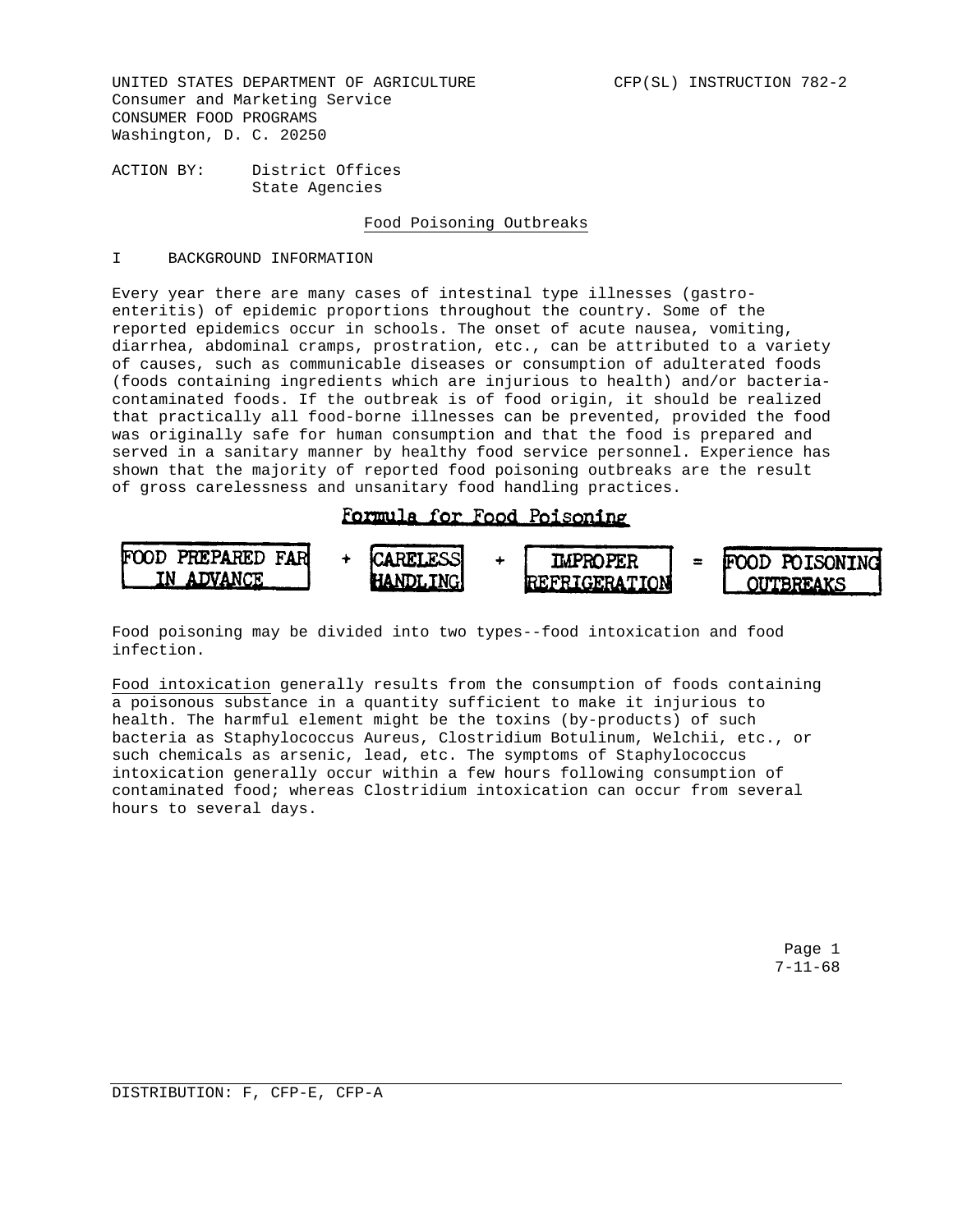CFP(SL) INSTRUCTION 782-2

Food infection generally results from the consumption of food contaminated with pathogenic (disease-producing) bacteria such as the members of the genus Salmonella and Shigella. Symptoms of this type of food poisoning usually occur within 6 to 72 hours following consumption of contaminated food.

When an outbreak of gastro-intestinal illness occurs, DO NOT PANIC. Hand over information as requested by the proper authorities so that the cause of the outbreak can be properly determined and steps can be instituted to prevent such future incidents.

Determining the type and cause of food poisoning can be a complicated matter. It sometimes involves laboratory tests on suspected foods and/or victims' blood, vomit and excreta. Therefore, it is extremely important that the school officials immediately notify and give max mum assistance to the local board of health when a food poisoning outbreak does occur. It is a good food service policy to collect a sample of each food served during the day and hold it under refrigeration for 48 hours before discarding.

II PROCEDURES TO FOLLOW IN CASE OF FOOD POISONING OUTBREAK

It is suggested that any school that becomes aware of an outbreak of food poisoning take the following action:

- 1. Immediately notify the local health authorities and
	- a. volunteer all information as requested;
	- b. hand over samples of all foods served during the past 48 hours to the local health authorities;
	- c. with the assistance of the local health authorities, determine what locally purchased or donated food items used in the meal might be suspect in the food poisoning outbreak.
- 2. Place suspected food item(s) in HOLD STATUS.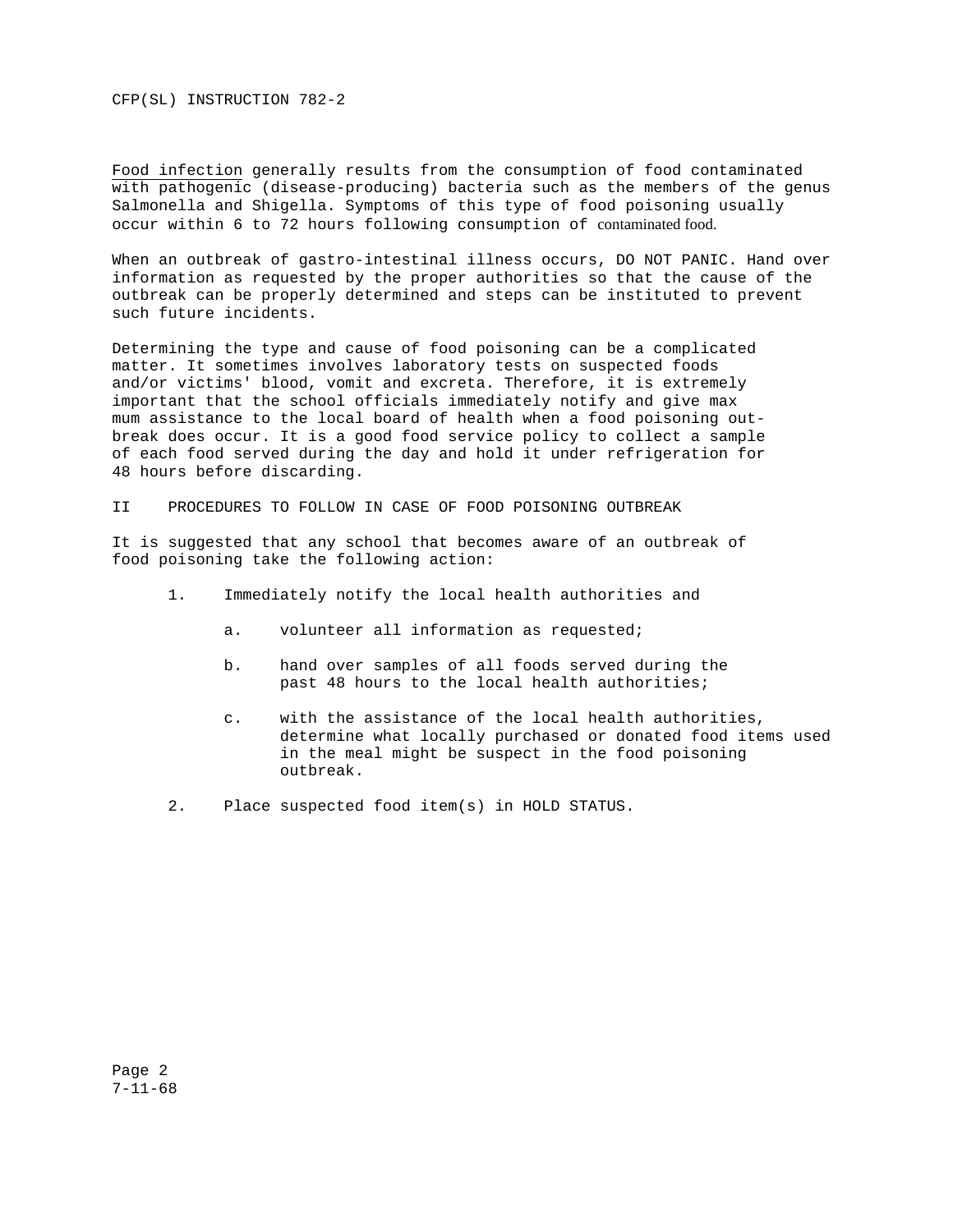3. Immediately report the incident to the State School Lunch Agency and/or State Distributing Agency, and include the following information:

- a. Name and location of health authorities notified
- b. Nature of illness
	- 1. symptoms of illness<br>2. severity of symptom:
	- severity of symptoms
	- 3. time at which symptoms of illness became evident
	- 4. duration of illness.
- c. Percent of students affected

Approximate percent of students affected who participated in the School Feeding Program for the past 48 hours.

## Formula:

| Number of students<br>involved in food<br>poisoning outbreak | Total number of<br>meals sold on sus-<br>pected day of food<br>boisoning | $x 100 =$ | % of students<br>affected who<br>participated<br><u>in SL programs</u> |
|--------------------------------------------------------------|--------------------------------------------------------------------------|-----------|------------------------------------------------------------------------|
|--------------------------------------------------------------|--------------------------------------------------------------------------|-----------|------------------------------------------------------------------------|

- d. Statement of employees' health to include any indication
	-
	- 1. communicable diseases<br>2. acute respiratory infe acute respiratory infections
	- 3. infected cuts
	- 4. boils
	- 5. others
- e. List of all food items served during past 48 hours

For school-prepared items, give USDA recipe card file number. Otherwise give the recipe and procedures followed in preparing and storing protein-rich foods, such as the main dish, sandwiches, salads, etc.

> Page 3 7-11-68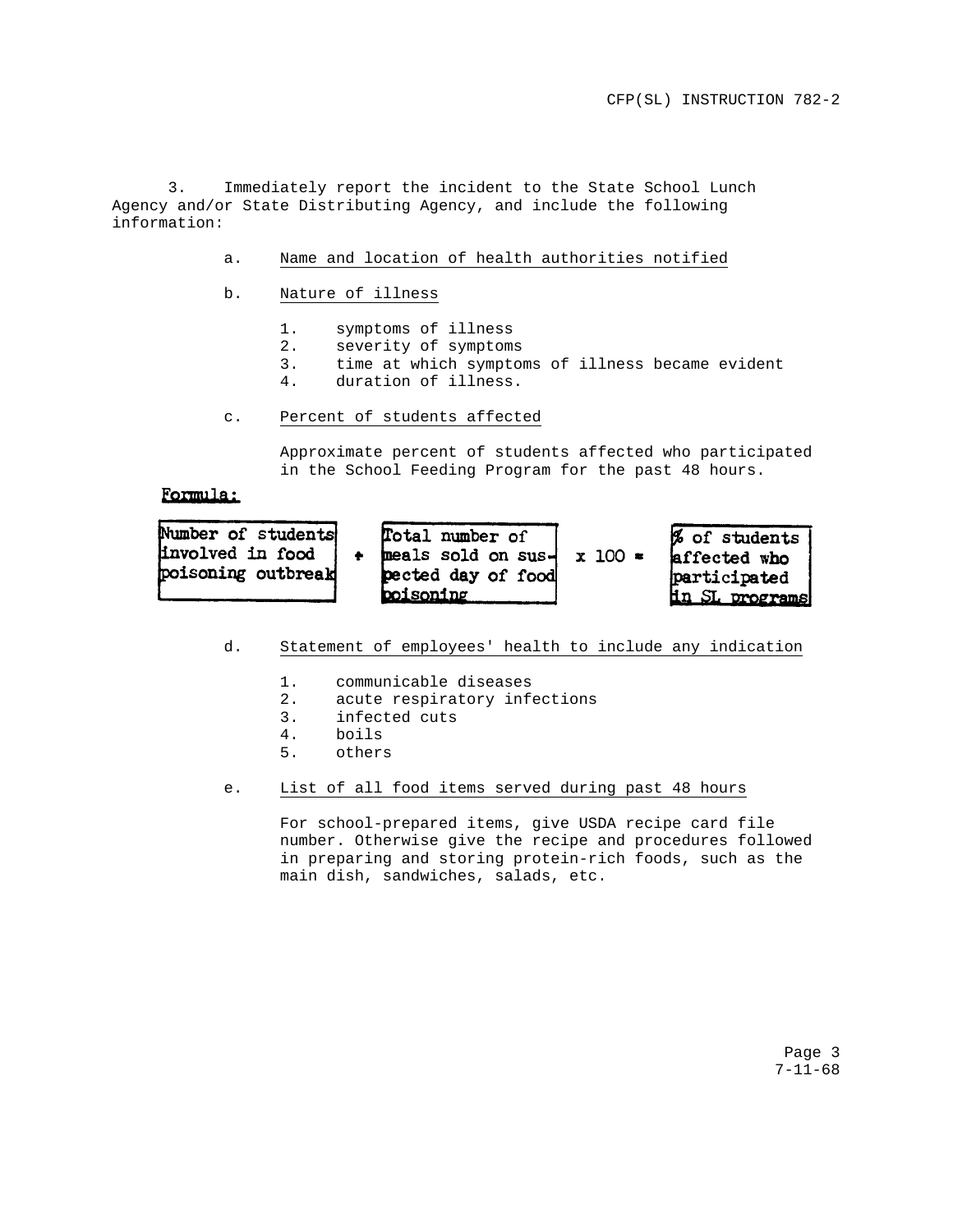#### f. Listing of suspected foods in HOLD STATUS

4. Once the cause of the food poisoning outbreak has been determined by the local health authorities, release all food items in BOLD STATUS that were not directly responsible for the food-borne illness. For food items involved, maintain in HOLD STATUS, inventory supplies and record the following:

- a. Packer or contract number under which processed
- b. Date purchased or received
- c. Quantity on hand
- d. Methods and conditions of storage

5. Send a written report to the State School Lunch Agency and/or State Distributing Agency including the local health authorities' findings and listing of all food items in HOLD STATUS with pertinent inform--tion as outlined under 4 above.

### III RELEASE OF PUBLIC INFORMATION

Food poisoning incidents, especially those involving school children attract local news media attention. School officials are usually the first to be contacted by newsmen, either in person or by telephone. Through the years, specific foods--and frequently USDA-donated foods—have been unjustly accused in the headlines because a reporter succeeded in pressuring a spokesman into guessing at the cause of a food poisoning outbreak. In newspaper parlance, report of the exact findings is a "second day" story that does not rate comparable headlines. Thus the first impression is usually the one retained by the public. Therefore, in dealing with the news media it is suggested that you:

- 1. Give reporters all the facts that you know.
- 2. Don't speculate.
- 3. Don't be afraid to say "I don't know."

4. Refer them to the local health authorities, who are investigating the case.

Page 4 7-11-68